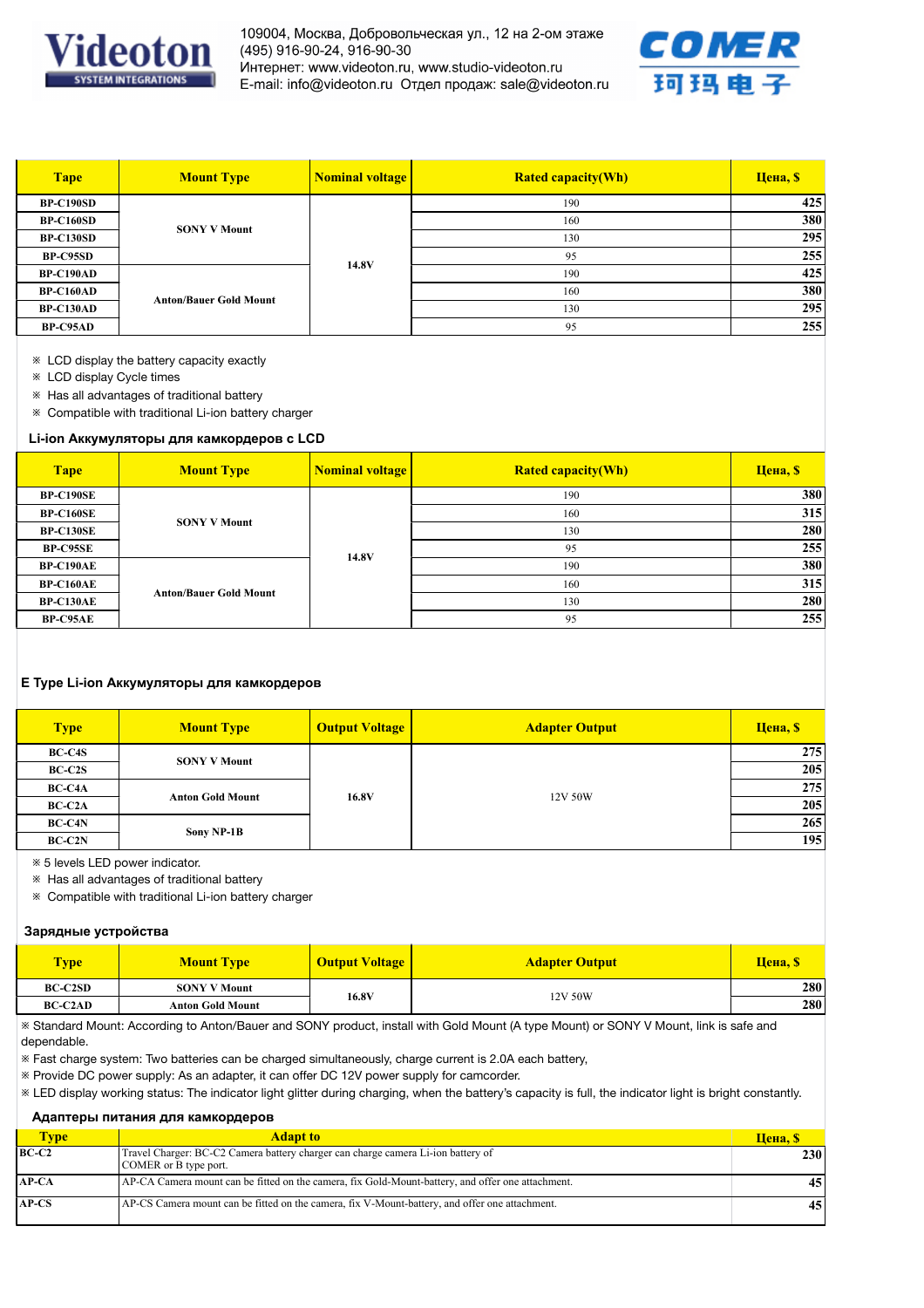| <b>CM-JVCA</b> | The CM-JVCA eliminates the dependence on small consumer batteries that lack the power demanded by professionals. This specially<br>designed adaptor supplies the<br>proper regulated operating voltage to the GY-D101EC camera while providing the ability to use standard 12 volt video accessories such<br>as on-camera lighting – all powered from the same high performance battery. (Use for A/B Battery)  | 105              |
|----------------|-----------------------------------------------------------------------------------------------------------------------------------------------------------------------------------------------------------------------------------------------------------------------------------------------------------------------------------------------------------------------------------------------------------------|------------------|
| <b>CM-JVCS</b> | The CM-JVCS eliminates the dependence on small consumer batteries that lack the power demanded by professionals. This specially<br>designed adaptor supplies the<br>proper regulated operating voltage to the GY-D101EC camera while providing the ability to use standard 12 volt video accessories such<br>as on-camera lighting – all powered from the same high performance battery. (Use for SONY Battery) | 105              |
|                | Дополнительные аксессуары                                                                                                                                                                                                                                                                                                                                                                                       |                  |
| <b>Type</b>    | <b>Descriptions</b>                                                                                                                                                                                                                                                                                                                                                                                             | <b>Цена</b> , \$ |
| $CM-KZ$        | Fixture for Ultra light to the Camcorder                                                                                                                                                                                                                                                                                                                                                                        | 15               |
| <b>CM-SWZ</b>  | Switcher line of which one end connecting the PACK Charger and the other connecting COMER Battery with the B type plug                                                                                                                                                                                                                                                                                          | 10               |
| <b>CM-BXM</b>  | Adapter line of which one end connecting the Battery and the other connecting the camcorder                                                                                                                                                                                                                                                                                                                     | 15               |
| $CM-BXT$       | Adapter line for connecting the Power and the Charger                                                                                                                                                                                                                                                                                                                                                           | 7                |
| $CM-RGJ$       | Soft focus attachment                                                                                                                                                                                                                                                                                                                                                                                           | 40               |
| <b>CM-LGJ</b>  | <b>Optical Filter</b>                                                                                                                                                                                                                                                                                                                                                                                           | 40               |
| $A-GP-S$       | The A-GP-S is a temporary solution to allow the use of V-type batteries on 3-Stud configured cameras. It can also be used as a charge<br>adapter, enabling you to temporarily charge V-type batteries on COMER series 3-Stud charging equipment.                                                                                                                                                                | 115              |
| $S-GP-A$       | The S-GP-A is a temporary solution to allow the use of 3-Stud batteries on V-Type configured cameras. It can also be used as a charge<br>adapter, enabling you to temporarily charge 3-Stud batteries on COMER series V-Type charging equipment.                                                                                                                                                                | 115              |
| $CM-TS$        | The CM-TS Hotswap adapter mounts directly to the existing V-Type plate on the camera and allows for continuous battery operation.                                                                                                                                                                                                                                                                               | 150              |
| <b>CM-TA</b>   | The CM-TA Hotswap adapter mounts directly to the existing 3-Stud plate on the camera and allows for continuous battery operation.                                                                                                                                                                                                                                                                               | 150              |

# **Накамерные светильники серии Ultralight**

| <b>Type</b>   | <b>Adapt to</b>                                             | <b>Wire length</b> | <b>Color temperature</b> | <b>Цена</b> , \$ |
|---------------|-------------------------------------------------------------|--------------------|--------------------------|------------------|
| <b>CM-168</b> | SONY SX digital camcorder                                   | $218$ (mm)         |                          |                  |
| $CM-518$      | All camcorder receive power from Gold<br>Mount type battery | $518$ (mm)         | 3200k                    | $Q^2$            |

※ Ultralight can be fitted on the camcorder handle conveniently, powered by video battery directly.

※ Use OSRAM tungsten halogen lamp, lighting efficiency is high; its life is up to 5000 hours.

※ Offer diversified power, color temperature, light range and other selection.

# **Студийный свет**

|                     | <b>Type</b>         | <b>Product Name and Descriptions</b>                                                  | <b>Цена</b> , \$ |
|---------------------|---------------------|---------------------------------------------------------------------------------------|------------------|
| <b>SOFT LIGHT</b>   | CM-SR-2*36W         | Tricolor Fluorescent Light without the function of adjustable luminance. Alternative  | 135              |
| <b>SERIES</b>       | CM-SR-4*36W         | Lamp Power:36W, 55W                                                                   | 195              |
|                     | CM-SR-6*36W         |                                                                                       | 253              |
|                     | $CM-SR-2*55W$       |                                                                                       | 145              |
|                     | CM-SR-4*55W         |                                                                                       | 220              |
|                     | CM-SR-6*55W         |                                                                                       | 290              |
|                     | $CM-SRA-2*36W$      | Tricolor Fluorescent Light with the function of adjustable luminance Alternative Lamp | 245              |
|                     | CM-SRA-4*36W        | Power:36W, 55W                                                                        | 395              |
|                     | $CM-SRA-6*36W$      |                                                                                       | 550              |
|                     | CM-SRA-2*55W        |                                                                                       | 275              |
|                     | CM-SRA-4*55W        |                                                                                       | 430              |
|                     | <b>CM-SRA-6*55W</b> |                                                                                       | 580              |
|                     | <b>CM-R-150W</b>    | Soft Light Lamp Power: 150W                                                           | 45               |
|                     | <b>CM-TR-800W</b>   | Focused Soft Light Lamp Power::800W                                                   | 50               |
|                     | <b>CM-TR-2000W</b>  | Focused Soft Light Lamp Power: 2000W                                                  | 95               |
| SPOT LIGHT          | <b>CM-WJ-150W</b>   | Tungsten Spot Light Lamp Power:150W                                                   | 145              |
| <b>SERIES</b>       | CM-WJ-300W/500W     | Tungsten Spot Light Lamp Power:300W, 500W                                             | 160              |
|                     | <b>CM-WJ-650W</b>   | Tungsten Spot Light Lamp Power: 650W                                                  | 185              |
|                     | <b>CM-WJ-1000W</b>  | Tungsten Spot Light Lamp Power: 1000W                                                 | 235              |
|                     | <b>CM-WJ-2000W</b>  | Tungsten Spot Light Lamp Power:2000W                                                  | 285              |
|                     | <b>CM-WJ-5000W</b>  | Tungsten Spot Light Lamp Power:5000W                                                  | 715              |
| <b>DYSPROSIUM</b>   | $CM$ -DD-200 $W$    | Electronic Dysprosium Light Lamp Power: 200W                                          | 1830             |
| <b>LIGHT SERIES</b> | CM-DD-575W          | Electronic Dysprosium Light Lamp Power:575W                                           | 2140             |
|                     | $CM-DD-1.2K$        | Electronic Dysprosium Light Lamp Power: 1.2K                                          | 3130             |
|                     | $CM$ -DD-2.5 $K$    | Electronic Dysprosium Light Lamp Power: 2.5K                                          | 5600             |
|                     | $CM$ -DD-4 $K$      | Electronic Dysprosium Light Lamp Power:4K                                             | 6420             |
|                     | $CM$ -DD-6 $K$      | Electronic Dysprosium Light Lamp Power:6K                                             | 15150            |